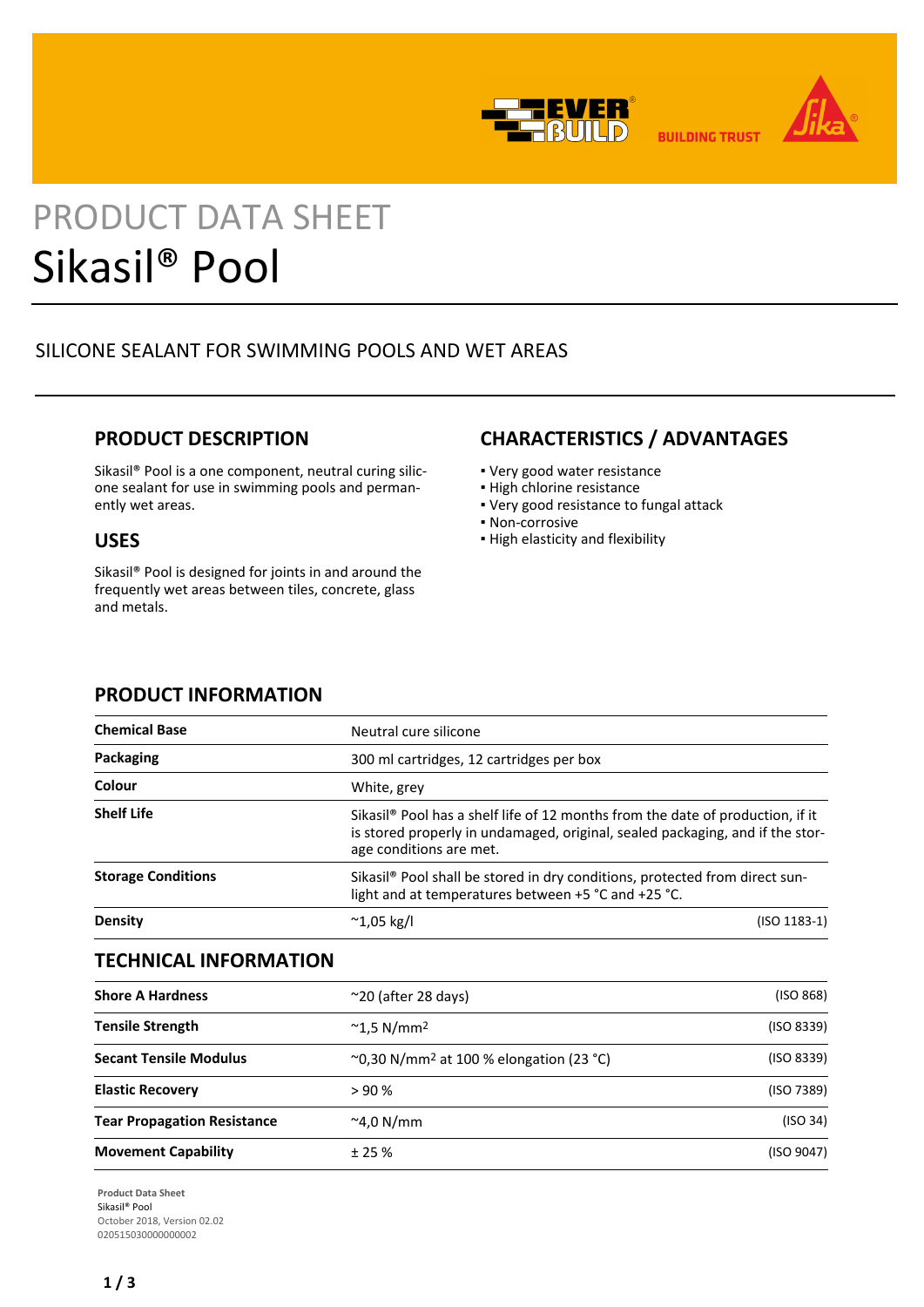**Joint Design** The joint width must be designed to suit the joint movement required and the movement capability of the sealant. The joint width shall be  $\geq 10$  mm. Sikasil<sup>®</sup> Pool shall not be used on joints with widths  $\geq 15$  mm and depths or thicknesses  $\geq 6$  mm must be applied.

For larger joints please contact Sika Technical Service.

### **APPLICATION INFORMATION**

| Consumption                    | Joint length [m] per<br>300 ml cartridge<br>3,5<br>2              | Joint width [mm]<br>10<br>15 | Joint depth [mm]<br>8<br>10 |                         |                                                  |  |            |  |
|--------------------------------|-------------------------------------------------------------------|------------------------------|-----------------------------|-------------------------|--------------------------------------------------|--|------------|--|
|                                |                                                                   |                              |                             | <b>Backing Material</b> | Use closed cell, polyethylene foam backing rods. |  |            |  |
|                                |                                                                   |                              |                             | Sag Flow                | $<$ 2 mm (20 mm profile, 23 °C)                  |  | (ISO 7390) |  |
| <b>Ambient Air Temperature</b> | +5 °C min. $/$ +40 °C max.                                        |                              |                             |                         |                                                  |  |            |  |
| <b>Substrate Temperature</b>   | +5 °C min. / +40 °C max.<br>min. 3 °C above dew point temperature |                              |                             |                         |                                                  |  |            |  |
| <b>Curing Rate</b>             | $^{\circ}$ 2,0 mm/24 h (23 $^{\circ}$ C / 50 % r.h.)              |                              | (CQP 049-2)                 |                         |                                                  |  |            |  |
| <b>Skin Time</b>               | $\sim$ 5 min (23 °C / 50 % r.h.)                                  |                              | (CQP 019-1)                 |                         |                                                  |  |            |  |

## **APPLICATION INSTRUCTIONS**

#### **SUBSTRATE PREPARATION**

The substrate must be clean, dry, sound and homogeneous, free from oils, grease, dust and loose or friable particles. Sikasil® Pool adheres without primers and/or activators.

However, for optimum adhesion and critical, high performance applications, such as on multi-story buildings, highly stressed joints, extreme weather exposure or water immersion, the following priming and/or pretreatment procedures shall be followed:

#### **Non-porous substrates**

Aluminium, anodised aluminium, stainless steel, glass, galvanised steel, powder coated metals or glazed tiles have to be cleaned and pre-treated using Sika® Aktivator-205, wiped on with a clean towel. Before sealing, allow a flash-off time of > 15 minutes (< 6 hours). Other metals, such as copper, brass and titanium-zinc, also have to be cleaned and pre-treated using Sika® Aktivator-205,wiped on with a clean towel. After the necessary flash-off time, use a brush to apply Sika® Primer-3 N and allow a further flash-off time of > 30 minutes (< 8 hours) before sealing the joints. PVC has to be cleaned and pre-treated using Sika® Primer-215 applied with a brush. Before sealing, allow a flash-off time of > 30 minutes (< 8 hours).

#### **Porous substrates**

Concrete, aerated concrete and cement based renders, mortars and bricks shall be primed using Sika® Primer-3 N applied with a brush. Before sealing, allow a flash-off time of > 30 minutes (< 8 hours).

For more detailed advice and instructions please contact the local Sika Technical Services Department.

Note: Primers are adhesion promoters. They are neither a substitute for the correct cleaning of a surface, nor do they improve the strength of the surface significantly.

#### **APPLICATION METHOD / TOOLS**

Sikasil® Pool is supplied ready to use. After the necessary substrate preparation, insert a suitable backing rod to the required depth and apply any primer if necessary. Insert a foil pack or cartridge into the sealant gun and extrude Sikasil® Pool into the joint making sure that it comes into full contact with the sides of the joint and avoids any air entrapment. Sikasil® Pool sealant must be firmly tooled against the joint sides to ensure adequate adhesion. It is recommended to use masking tape where exact joint lines or neat lines are required. Remove the tape within the skin time. Use a compatible tooling agent (e.g. Sika® Tooling Agent N) to smooth the joint surfaces. Do not use tooling products containing solvents.

#### **CLEANING OF TOOLS**

Clean all tools and application equipment immediately after use with Sika® Remover-208 and/or Sika® Top-Clean T. Once cured the residual material can only be removed mechanically.

## **FURTHER DOCUMENTS**

- Safety Data Sheet
- Pre-treatment Chart Sealing and Bonding

**BUILDING TRUST** 

**Product Data Sheet** Sikasil® Pool October 2018, Version 02.02 020515030000000002